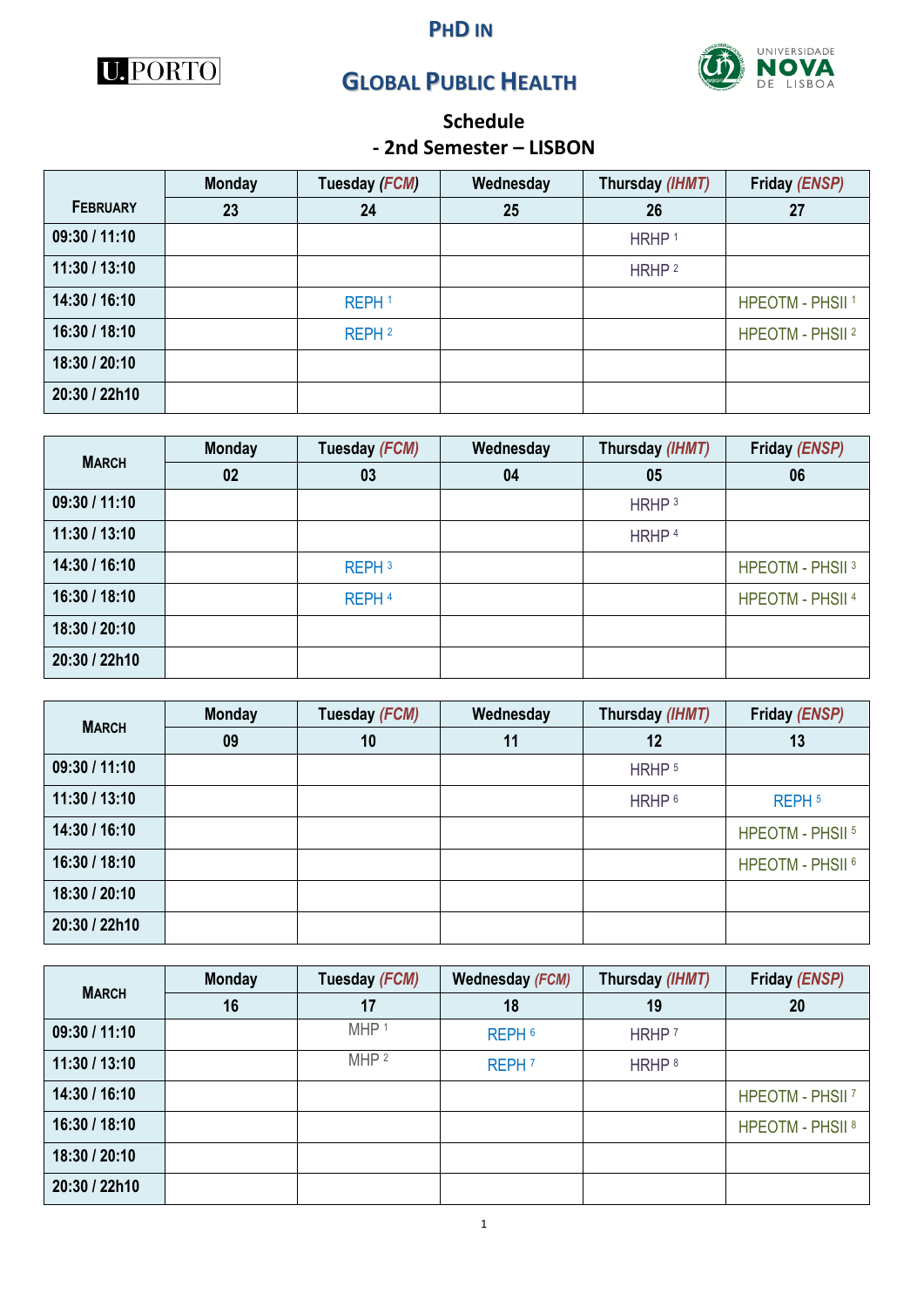

#### **PHD IN**



# **GLOBAL PUBLIC HEALTH**

## **Schedule - 2nd Semester – LISBON**

| <b>MARCH</b>  | <b>Monday</b> | Tuesday (FCM)    | Wednesday (FCM)   | Thursday (IHMT)    | Friday (ENSP)                |
|---------------|---------------|------------------|-------------------|--------------------|------------------------------|
|               | 23            | 24               | 25                | 26                 | 27                           |
| 09:30 / 11:10 |               | MHP <sup>3</sup> | REPH <sup>8</sup> | HRHP <sup>9</sup>  |                              |
| 11:30 / 13:10 |               | MHP <sup>4</sup> | <b>REPH 9</b>     | HRHP <sup>10</sup> |                              |
| 14:30 / 16:10 |               |                  |                   |                    | HPEOTM - PHSII <sup>9</sup>  |
| 16:30 / 18:10 |               |                  |                   |                    | HPEOTM - PHSII <sup>10</sup> |
| 18:30 / 20:10 |               |                  |                   |                    |                              |
| 20:30 / 22h10 |               |                  |                   |                    |                              |

| <b>MARCH / APRIL</b> | Monday | Tuesday | Wednesday | <b>Thursday</b> | Friday |  |  |  |
|----------------------|--------|---------|-----------|-----------------|--------|--|--|--|
|                      | 30     | 24      | 01        | 02              | 03     |  |  |  |
| <b>EASTER BREAK</b>  |        |         |           |                 |        |  |  |  |

| <b>APRIL</b>        | <b>Monday</b> | <b>Tuesday</b> | Wednesday | Thursday | Friday |  |  |  |
|---------------------|---------------|----------------|-----------|----------|--------|--|--|--|
|                     | 06            |                | 08        | 09       | 10     |  |  |  |
| <b>EASTER BREAK</b> |               |                |           |          |        |  |  |  |

| <b>APRIL</b>  | <b>Monday</b> | Tuesday (FCM)    | Wednesday (ENSP) | Thursday | Friday (ENSP)                |
|---------------|---------------|------------------|------------------|----------|------------------------------|
|               | 13            | 14               | 15               | 16       | 17                           |
| 09:30 / 11:10 |               | MHP <sub>5</sub> |                  |          |                              |
| 11:30 / 13:10 |               | MHP <sup>6</sup> |                  |          |                              |
| 14:30 / 16:10 |               |                  | AHE <sup>1</sup> |          | <b>HPEOTM - PHSII 11</b>     |
| 16:30 / 18:10 |               |                  | AHE <sup>2</sup> |          | HPEOTM - PHSII <sup>12</sup> |
| 18:30 / 20:10 |               |                  | EEH <sup>1</sup> |          |                              |
| 20:30 / 22h10 |               |                  | EEH <sup>2</sup> |          |                              |

| <b>APRIL</b>  | <b>Monday</b> | Tuesday (FCM)      | Wednesday (ENSP) | Thursday (IHMT)  | Friday (ENSP)                |
|---------------|---------------|--------------------|------------------|------------------|------------------------------|
|               | 20            | 21                 | 22               | 23               | 24                           |
| 09:30 / 11:10 |               | MHP <sup>7</sup>   |                  | EPH <sub>1</sub> |                              |
| 11:30 / 13:10 |               | $MHP$ <sup>8</sup> |                  | EPH <sub>2</sub> |                              |
| 14:30 / 16:10 |               |                    | AHE <sup>3</sup> | EPH <sub>3</sub> | HPEOTM - PHSII <sup>13</sup> |
| 16:30 / 18:10 |               |                    | AHE <sup>4</sup> | EPH <sup>4</sup> | HPEOTM - PHSII <sup>14</sup> |
| 18:30 / 20:10 |               |                    | EEH <sub>3</sub> |                  |                              |
| 20:30 / 22h10 |               |                    | EEH <sup>4</sup> |                  |                              |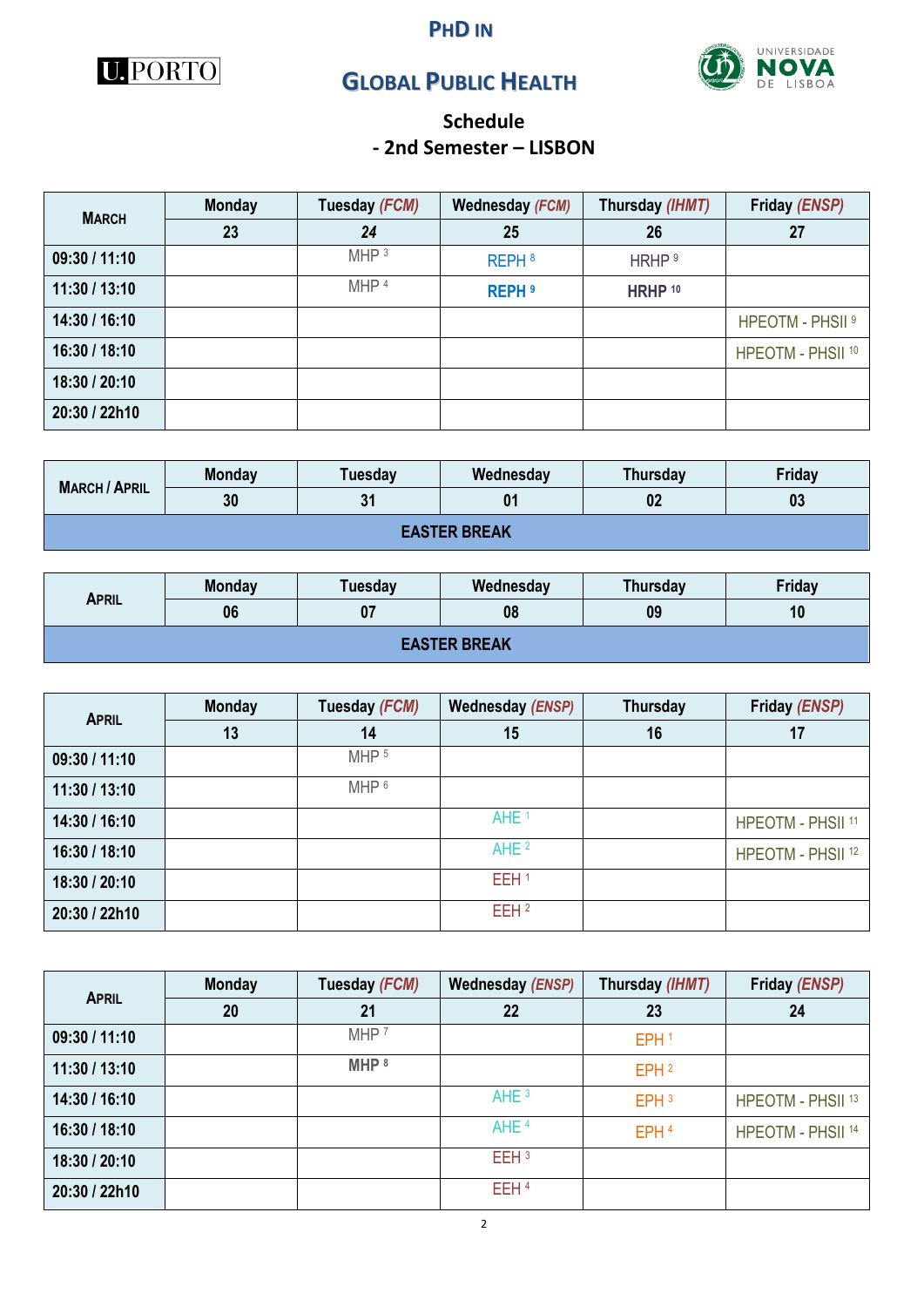





# **Schedule**

## **- 2nd Semester – LISBON**

| <b>APRIL / MAY</b> | <b>Monday</b> | <b>Tuesday</b> | Wednesday (ENSP) | Thursday | Friday                |
|--------------------|---------------|----------------|------------------|----------|-----------------------|
|                    | 27            | 28             | 29               | 30       | 01                    |
| 09:30 / 11:10      |               |                |                  |          |                       |
| 11:30 / 13:10      |               |                |                  |          |                       |
| 14:30 / 16:10      |               |                | AHE <sup>5</sup> |          |                       |
| 16:30 / 18:10      |               |                | AHE <sup>6</sup> |          | <b>Public Holiday</b> |
| 18:30 / 20:10      |               |                | EEH <sub>5</sub> |          |                       |
| 20:30 / 22h10      |               |                | EEH <sup>6</sup> |          |                       |

| <b>MAY</b>    | Monday (ENSP)     | Tuesday | Wednesday (ENSP) | Thursday | Friday (ENSP)                |
|---------------|-------------------|---------|------------------|----------|------------------------------|
|               | 04                | 05      | 06               | 07       | 08                           |
| 09:30 / 11:10 |                   |         |                  |          |                              |
| 11:30 / 13:10 |                   |         |                  |          |                              |
| 14:30 / 16:10 | SMCE <sup>1</sup> |         | AHE <sup>7</sup> |          | HPEOTM - PHSII <sup>15</sup> |
| 16:30 / 18:10 | SMCE <sup>2</sup> |         | AHE <sup>8</sup> |          | HPEOTM - PHSII 16            |
| 18:30 / 20:10 |                   |         | EEH <sub>7</sub> |          |                              |
| 20:30 / 22h10 |                   |         | EEH <sup>8</sup> |          |                              |

| <b>MAY</b>    | Monday (ENSP)     | <b>Tuesday</b> | <b>Wednesday (ENSP)</b> | Thursday (IHMT)  | Friday (ENSP)                |
|---------------|-------------------|----------------|-------------------------|------------------|------------------------------|
|               | 11                | 12             | 13                      | 14               | 15                           |
| 09:30 / 11:10 |                   |                |                         | EPH <sub>5</sub> |                              |
| 11:30 / 13:10 |                   |                |                         | EPH 6            |                              |
| 14:30 / 16:10 | SMCE <sup>3</sup> |                | AHE <sup>9</sup>        | EPH <sub>7</sub> | <b>HPEOTM - PHSII 17</b>     |
| 16:30 / 18:10 | SMCE <sup>4</sup> |                | AHE 10                  | EPH <sup>8</sup> | HPEOTM - PHSII <sup>18</sup> |
| 18:30 / 20:10 |                   |                | EEH <sup>9</sup>        |                  |                              |
| 20:30 / 22h10 |                   |                | $EEH$ <sup>10</sup>     |                  |                              |

| <b>MAY</b>    | Monday (ENSP)     | Tuesday | <b>Wednesday (ENSP)</b> | Thursday (IHMT)   | Friday ( <i>ENSP</i> )       |
|---------------|-------------------|---------|-------------------------|-------------------|------------------------------|
|               | 18                | 19      | 20                      | 21                | 22                           |
| 09:30 / 11:10 |                   |         |                         | EPH <sup>9</sup>  |                              |
| 11:30 / 13:10 |                   |         |                         | EPH <sub>10</sub> |                              |
| 14:30 / 16:10 | SMCE <sup>5</sup> |         | <b>AHE 11</b>           | <b>EPH 11</b>     | HPEOTM - PHSII <sup>19</sup> |
| 16:30 / 18:10 | SMCE <sup>6</sup> |         | AHE <sup>12</sup>       | EPH <sup>12</sup> | HPEOTM - PHSII 20            |
| 18:30 / 20:10 |                   |         | <b>EEH 11</b>           |                   |                              |
| 20:30 / 22h10 |                   |         | <b>EEH 12</b>           |                   |                              |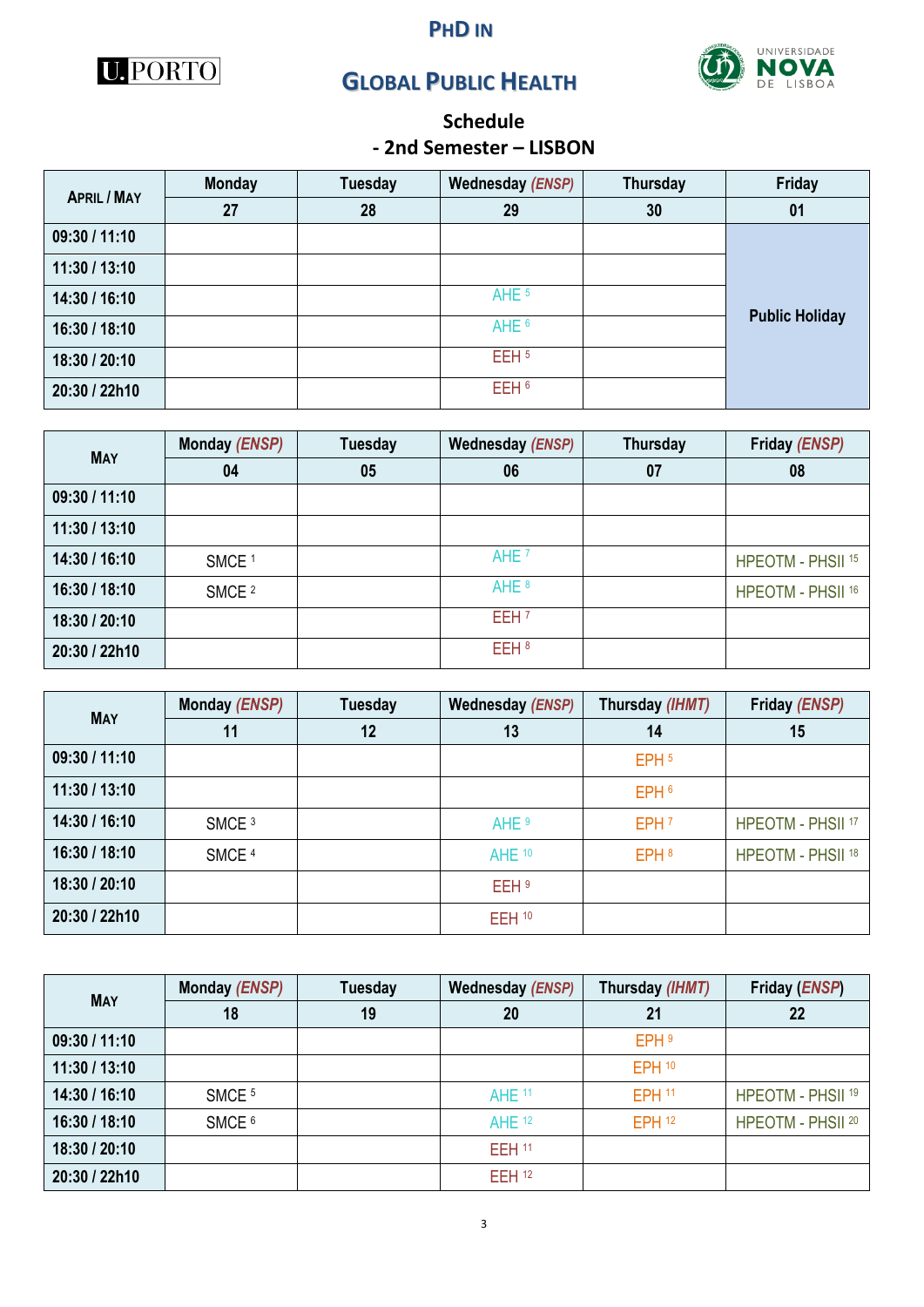



**PHD IN**



## **Schedule - 2nd Semester – LISBON**

| <b>MAY</b>    | Monday (ENSP)     | <b>Tuesday</b> | Wednesday | Thursday (IHMT)   | Friday (ENSP)     |
|---------------|-------------------|----------------|-----------|-------------------|-------------------|
|               | 25                | 26             | 27        | 28                | 29                |
| 09:30 / 11:10 |                   |                |           | EPH <sub>13</sub> |                   |
| 11:30 / 13:10 |                   |                |           | <b>EPH 14</b>     |                   |
| 14:30 / 16:10 | SMCE <sup>7</sup> |                |           |                   | HPEOTM - PHSII 21 |
| 16:30 / 18:10 | SMCE <sup>8</sup> |                |           |                   | HPEOTM - PHSII 22 |
| 18:30 / 20:10 |                   |                |           |                   |                   |
| 20:30 / 22h10 |                   |                |           |                   |                   |

| <b>JUNE</b>   | Monday (ENSP)      | Tuesday | Wednesday (ENSP)    | Thursday | Friday (ENSP)     |
|---------------|--------------------|---------|---------------------|----------|-------------------|
|               | 01                 | 02      | 03                  | 04       | 05                |
| 09:30 / 11:10 |                    |         |                     |          |                   |
| 11:30 / 13:10 |                    |         |                     |          | HPEOTM - PHSII 23 |
| 14:30 / 16:10 | SMCE <sup>9</sup>  |         | AHE <sup>13</sup>   |          | HPEOTM - PHSII 24 |
| 16:30 / 18:10 | SMCE <sup>10</sup> |         | <b>AHE 14</b>       |          |                   |
| 18:30 / 20:10 |                    |         | $EEH$ <sup>13</sup> |          |                   |
| 20:30 / 22h10 |                    |         | <b>EEH 14</b>       |          |                   |

| <b>JUNE</b>   | Monday (ENSP)      | <b>Tuesday</b> | Wednesday             | <b>Thursday</b> | Friday (ENSP)            |  |
|---------------|--------------------|----------------|-----------------------|-----------------|--------------------------|--|
|               | 08                 | 09             | 10                    | 11              | 12                       |  |
| 09:30 / 11:10 |                    |                |                       |                 |                          |  |
| 11:30 / 13:10 |                    |                |                       |                 | HPEOTM - PHSII 25        |  |
| 14:30 / 16:10 | SMCE <sup>11</sup> |                | <b>Public Holiday</b> |                 | <b>HPEOTM - PHSII 26</b> |  |
| 16:30 / 18:10 | <b>SMCE 12</b>     |                |                       |                 |                          |  |
| 18:30 / 20:10 |                    |                |                       |                 |                          |  |
| 20:30 / 22h10 |                    |                |                       |                 |                          |  |